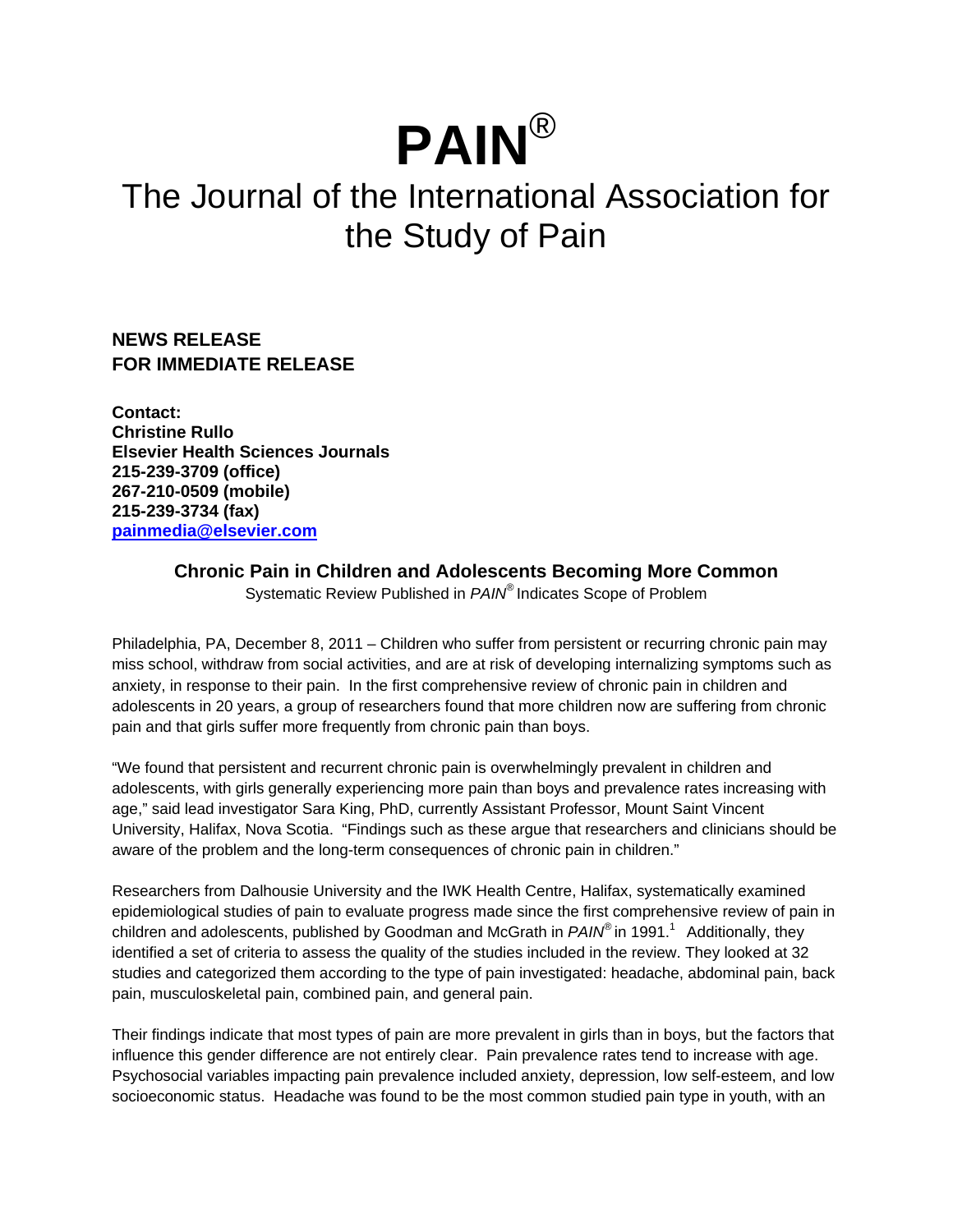estimated prevalence rate of 23%. Other types of pain, ie, abdominal pain, back pain, musculoskeletal pain, and pain combinations, were less frequently studied than headache, and prevalence rates were variable because of differences in reporting. However, the overall results indicated that these pain types are highly prevalent in children and adolescents, with median prevalence rates ranging from 11% to 38%. "These rates are of great concern, but what is even more concerning is that research suggests that the prevalence rates of childhood pain have increased over the last several decades," stated Dr. King.

Researchers also found that many studies did not meet quality criteria and there was great variability in prevalence rates across studies due to time periods over which pain was reported. The authors suggest that future epidemiological studies in this area are in need of better operational definitions of pain and better measures of pain intensity, frequency, and duration. Such quality criteria across studies would allow for direct comparison.

The review identified several demographic and psychosocial factors associated with high prevalence rates of specific pain types. "By shifting focus to factors associated with chronic and recurrent pain, it may be possible to identify the most salient risk factors, leading to early and intensive interventions for the most at-risk groups," concluded Dr. King.

The article is, "The epidemiology of chronic pain in children and adolescents revisited: A systematic review," by S. King, C.T. Chambers, A. Huguet, R.C. MacNevin, P.J. McGrath, L. Parker, A.J. MacDonald (DOI: 10.1016/j.pain.2011.07.016). It appears in *PAIN®*, Volume 152, Issue 12 (December 2011) published by Elsevier.

 $1$  Goodman JE, McGrath, PJ. The epidemiology of pain in children and adolescents: A review. Pain 1991;46:247-64.

#### **# # #**

#### **NOTES FOR EDITORS**

Full text of the article is available to credentialed journalists upon request. Contact Christine Rullo at 215- 239-3709 or painmedia@elsevier.com for copies.

Sara King completed this work at the IWK Health Centre as part of a postdoctoral fellowship funded by the Canadian Child Health Clinician Scientist Program (CCHCSP). She is now an Assistant Professor at Mount Saint Vincent University, Halifax, Nova Scotia.

Journalists wishing to set up interviews should contact: Mount Saint Vincent University Kelly Gallant 902-457-6339 kelly.gallant@msvu.ca

IWK Health Centre Melanie MacKay 902-470-6740 melanie.mackay@iwk.nshealth.ca